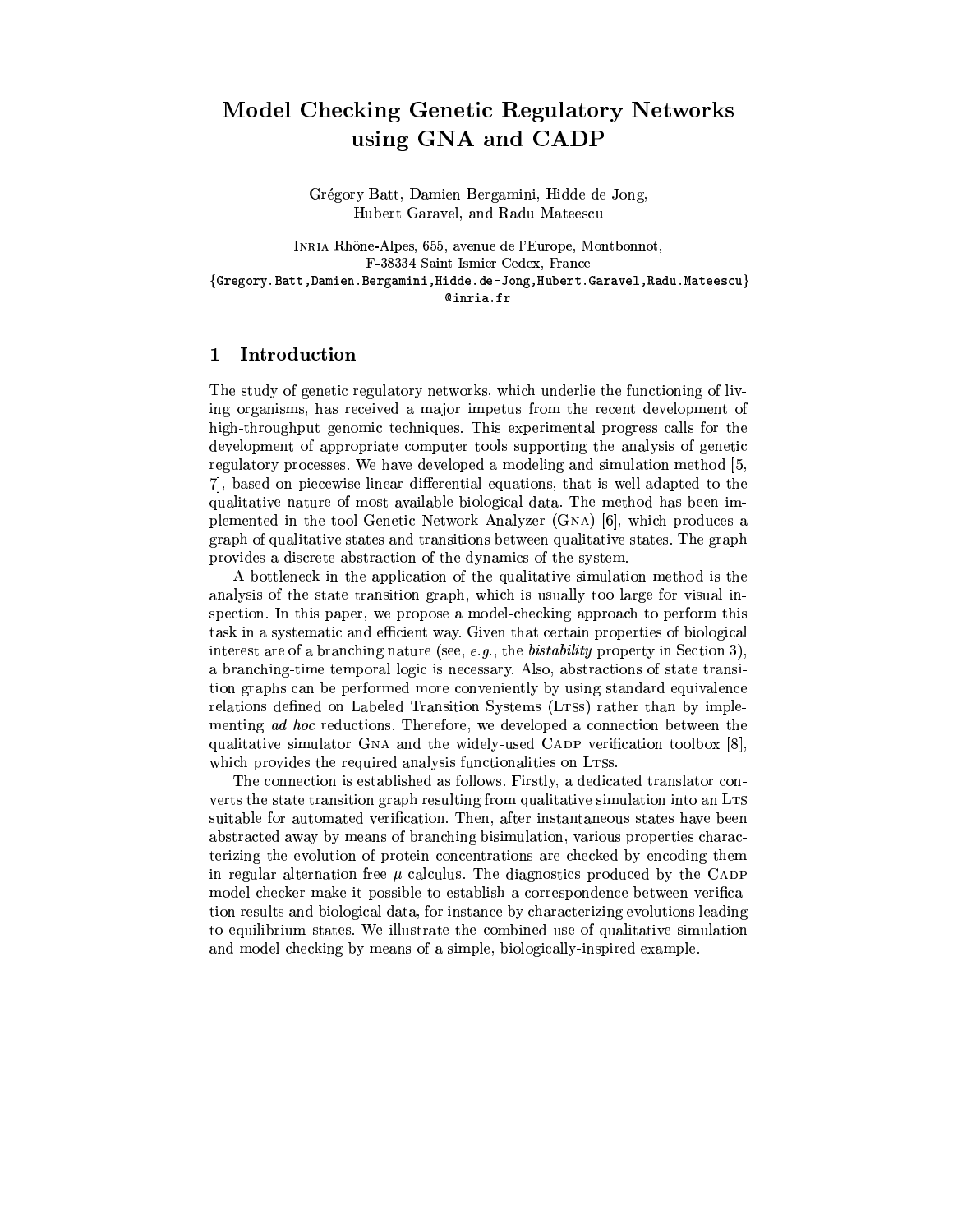# Qualitative Simulation of Genetic Regulatory Networks  $\boldsymbol{2}$

We consider qualitative models of genetic regulatory networks, based on a class of piecewise-linear differential equations originally proposed in mathemetical biology [10]. Given a qualitative model of a genetic regulatory network, the qualitative simulation method produces a graph of qualitative states and transitions between qualitative states, qualitatively summarizing the dynamics of the system  $[5, 7]$ . In the sequel, we present the method by means of an example.

Figure  $1(a)$  represents a simple genetic regulatory network consisting of two genes,  $a$  and  $b$ , and two proteins, A and B. When a gene is expressed, the corresponding protein is synthesized, which, in turn, can regulate the expression of its own and the other gene. For example, when gene  $a$  is expressed, protein A is synthesized and, depending on whether its concentration is above or below a threshold, it may inhibit the expression of gene  $a$  and/or  $b$ . This network can be described by means of the differential equations (1)-(2), where  $x_a$  and  $x_b$  denote the concentration of proteins A and B,  $\theta_a^1$ ,  $\theta_a^2$ ,  $\theta_b^1$ , and  $\theta_b^2$ , threshold concentrations and  $s^-$ , the decreasing step function. For example, equation (1) states that protein A is produced (at a rate  $\kappa_a$ ), if and only if  $s^-(x_a, \theta_a^2)$   $s^-(x_b, \theta_b^1) = 1$ , that is, if and only if  $x_a$  and  $x_b$  are below thresholds  $\theta_a^2$  and  $\theta_b^1$  respectively. In addition, protein A is degraded at a rate proportional to its own concentration  $(\gamma_a > 0)$ . The parameter inequalities (3)-(4) constrain the parameter values.

$$
\dot{x}_a = \kappa_a \, s^-(x_a, \theta_a^2) \, s^-(x_b, \theta_b^1) - \gamma_a \, x_a \ \ (1)
$$

$$
\mathbf{B} \leftarrow \mathbf{B} \leftarrow \mathbf{B} \mathbf{B} \mathbf{B}^{-} \left( x_a, \theta_a^1 \right) s^{-} \left( x_b, \theta_b^2 \right) - \gamma_b x_b \quad (2)
$$

$$
0 < \theta_a^1 < \theta_a^2 < \kappa_a / \gamma_a < \max_a \tag{3}
$$

Fig. 1. (a) Example of a genetic regulatory network of two genes,  $a$  and  $b$ . The notation follows, in a somewhat simplified form, the graphical conventions proposed by Kohn [11]. (b) Qualitative model, corresponding to the two-gene example, composed of piecewise-linear differential equations  $(1)-(2)$  and parameter inequalities  $(3)-(4)$ .

The phase space can be partitioned into (hyper)rectangular regions, called *flow domains*, where the flow is qualitatively identical, that is, where the sign of the derivatives is identical for all solutions (see Figure 2(a)). For example, in flow domain  $D^1 = [0, \theta_a^1] \times [0, \theta_b^1]$ , the expression  $s^-(x_a, \theta_a^2) s^-(x_b, \theta_b^1)$  evaluates to 1 and equation (1) becomes  $x_a = \kappa_a - \gamma_a x_a$ . From the inequalities (3), it follows that  $x_a < \theta_a^1 < \kappa_a/\gamma_a$ , so  $x_a > 0$ . To each flow domain *D* corresponds a qualitative state QS defined as the tuple  $\langle D, S \rangle$ , where the vector S represents the derivative sign of solutions in D. A qualitative state  $QS = \langle D, S \rangle$  is called *instantaneous*, if all solutions traverse  $D$  instantaneously and *persistent* otherwise. There is a *transition* from  $QS^1 = \langle D^1, S^1 \rangle$  to  $QS^2 = \langle D^2, S^2 \rangle$ , if there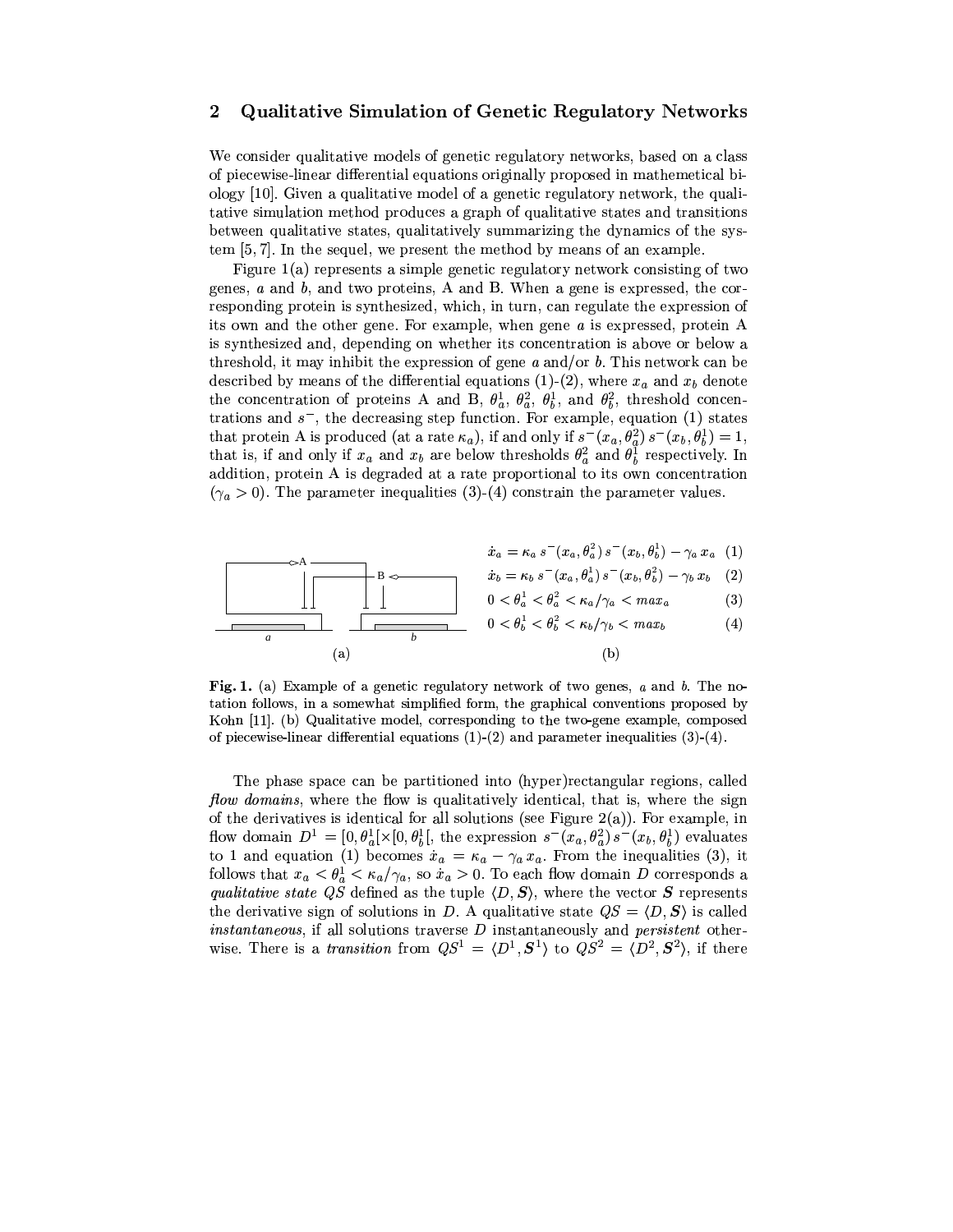exists a solution reaching  $D^2$  from  $D^1$ . The set of qualitative states and transitions between qualitative states together form the *state transition graph*. The state transition graph corresponding to our two-gene example, represented in figure 2(b), contains 18 persistent qualitative states, including two stable  $(QS^6,$  $QS^{22}$  and one unstable  $(QS^{12})$  qualitative equilibrium states.

So, using the simulation method sketched above, the qualitative behavior emerging from genetic regulatory interactions can be predicted. These results are obtained using a version of the GNA tool still under development [6]. The publicly-available version of  $GNA$  ( $GNA$  5.0) gives similar results, but uses a slightly coarser partition of the phase space into domains, which makes the interpretation of the properties associated to qualitative states less straightforward.



Fig. 2. (a) Partition of the phase space into 33 flow domains. Flow domains may be of dimension 2 (e.g.,  $D^1$ ), 1 (e.g.,  $D^{11}$ ) or 0 (e.g.,  $D^{12}$ ). (b) State transition graph, corresponding to the two-gene example in figure  $1(a)$ . Filled and unfilled dots correspond to instantaneous and persistent qualitative states, respectively. Qualitative equilibrium states are circled in addition.

## Transformation of Simulation Results into LTSs  $\boldsymbol{3}$

First of all, it is necessary to translate the simulation result into a format suitable for verification. For this purpose, we developed a translator which takes as input a state transition graph produced by qualitative simulation and produces a corresponding LTs encoded in the BCG (Binary Coded Graph) format used by  $CADP$  [8].

To each qualitative state corresponds a state with a self-transition (loop) in the LTS. The label of this loop encodes all the properties of the corresponding qualitative state: its name, the range and derivative sign of protein concentrations, and additional properties specifying whether the state is instantaneous, persistent, or a stable or unstable equilibrium. Each transition between qualitative states is encoded in the LTS by an invisible transition (labeled by the action "i", noted  $\tau$  in Ccs). Since state transition graphs produced by qualitative simulation of genetic regulatory networks may be disconnected, we create an initial state which is linked to all other states in the LTS via special transitions.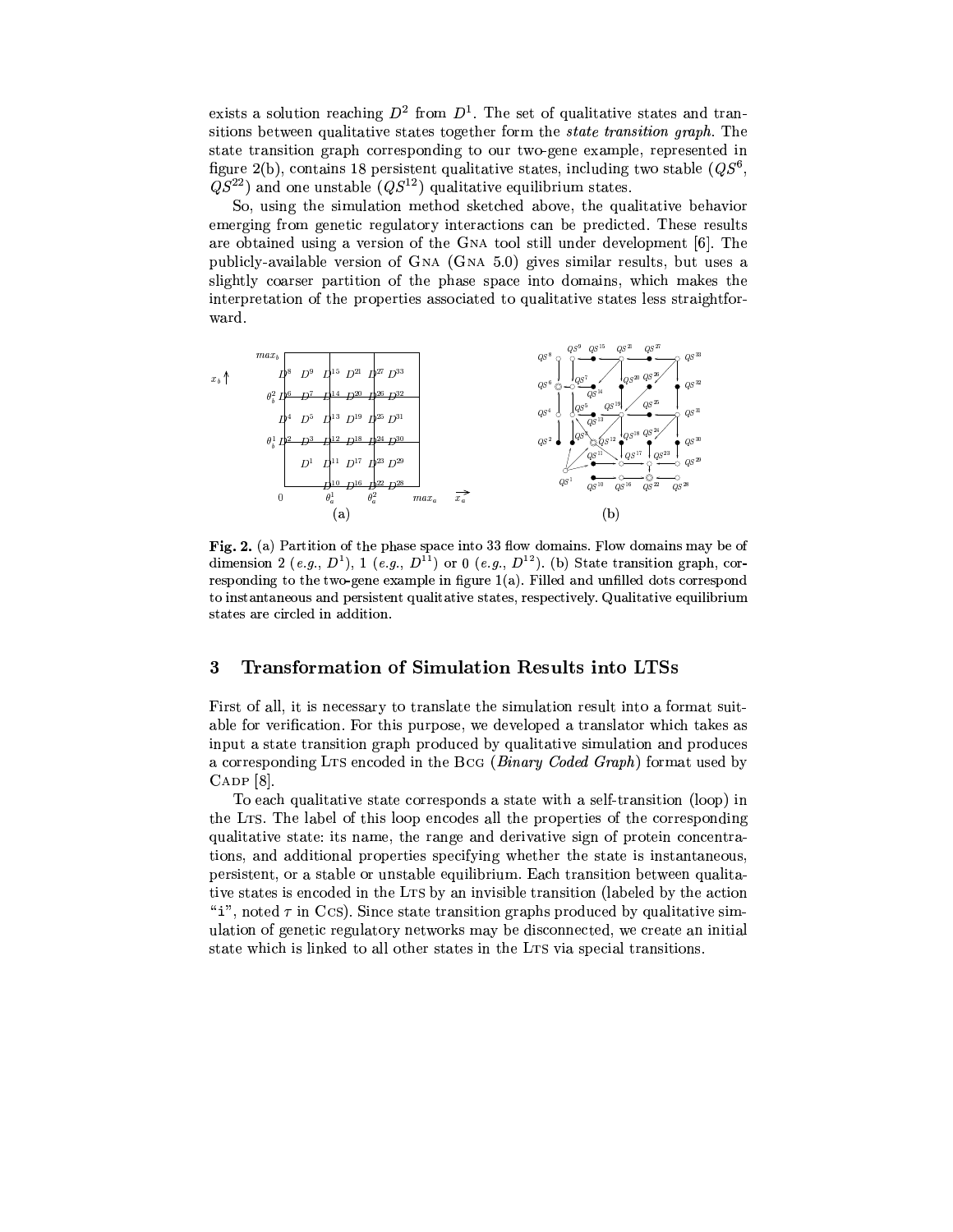Figure 3(a) shows the translation of the persistent qualitative state  $QS<sup>1</sup>$ associated to the flow domain  $D^1$ . This qualitative state is encoded in the LTs by a state with a loop labeled "PERS  $\langle$  [0, ta1[x[0, tb1[> A+ B+". Three invisible transitions originate from this state, linking it to the states corresponding to  $QS^3$ ,  $QS^{11}$ , and  $QS^{12}$ .



Fig. 3. (a) Fragment of the LTs corresponding to the qualitative state  $QS<sup>1</sup>$  and its successors. "INST", "PERS", "PSEQ" and "PUEQ" denote qualitative states that are instantaneous, persistent non equilibrium, persistent stable equilibrium, and persistent unstable equilibrium, respectively. The derivative sign of each protein concentration is represented by  $' ='$ ,  $' ='$  and  $' +'$ . (b) Bistability property formulated in regular alternation-free  $\mu$ -calculus. (c) Diagnostic produced by model-checking.

A simplified LTS can be obtained from the original LTS by abstracting away the states corresponding to instantaneous qualitative states. By exploiting the fact that in the qualitative model there are never two successive instantaneous states, we can perform this simplification by hiding all labels corresponding to instantaneous qualitative states in the original LTS and minimizing it modulo branching bisimulation using the BCG\_MIN tool of CADP. The dynamical properties of interest are preserved in the simplified LTS.

### Verification using Temporal Logic 4

Once the LTS corresponding to the genetic regulatory network has been generated by using GNA together with the translator described in Section 3, we can use the model checking technologies available in CADP to analyze the behaviour of the biological system. The methodology adopted consists of two steps: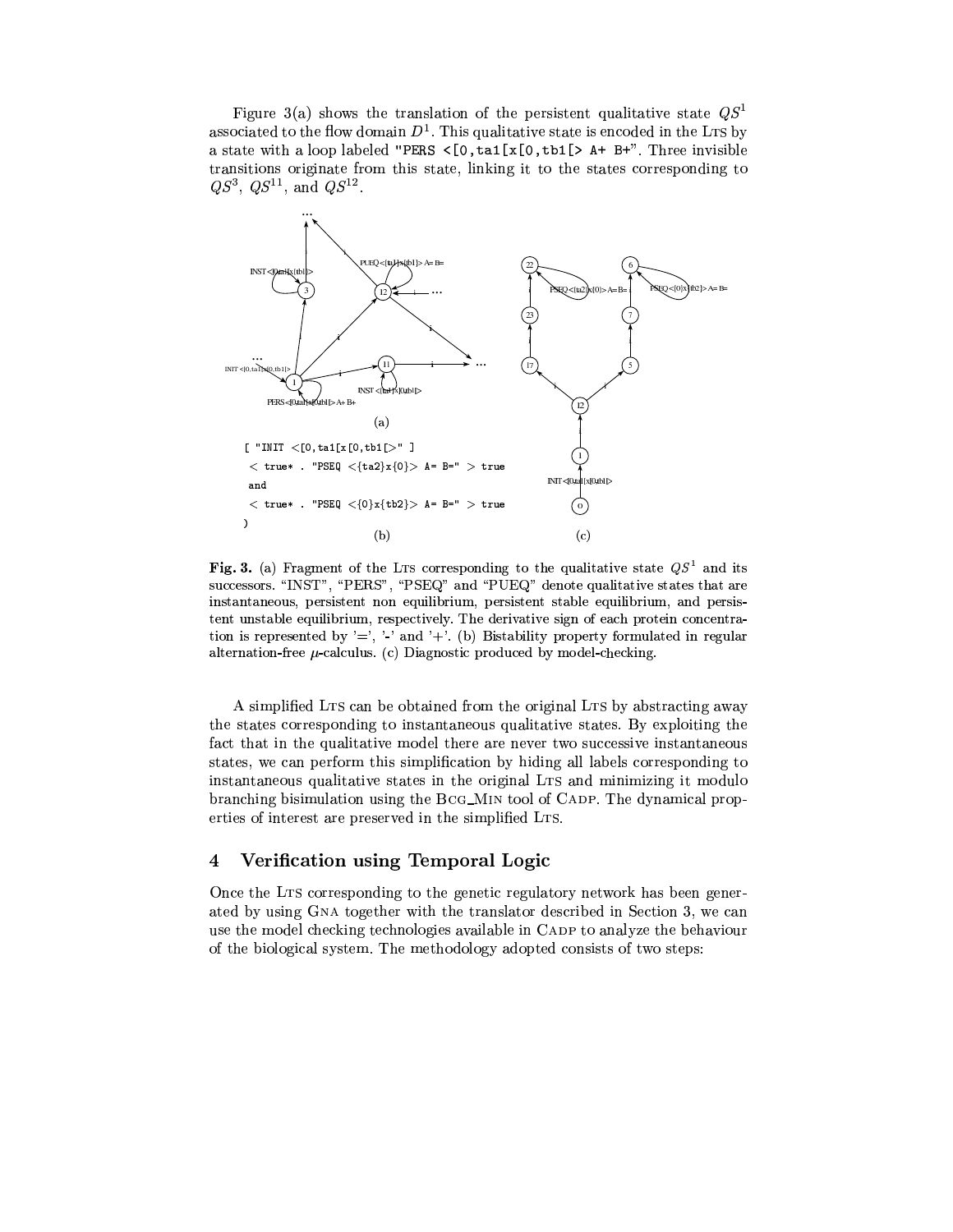- First, each desired property is expressed as a formula in regular alternationfree  $\mu$ -calculus [12], which is the input language of the EVALUATOR 3.0 model checker of CADP. This temporal logic is a good compromise between expressive power (it subsumes CTL and PDL), user-friendliness (concise formula descriptions due to regular expressions), and model-checking efficiency (algorithms linear w.r.t. formula size and LTS size). Also, generic properties can be encoded as macro definitions and grouped into reusable libraries.
- Second, each property is verified on the LTS using EVALUATOR 3.0, which produces diagnostics (counterexamples and witnesses) illustrating its truth value. The diagnostics obtained, represented as LTSs, can then be inspected visually using the BCG\_EDIT graphical LTS editor of CADP. Diagnostics can also be replayed interactively in the LTS by means of the graphical simulator OCIS of CADP.

Figure 3 illustrates the verification of the *bistability property* on the LTS constructed from the genetic regulatory network given in Figure 1. This property states that from an initial state  $QS<sup>1</sup>$  in which both proteins A and B have low concentrations (below  $\theta_a^1$  and  $\theta_b^1$ ), it is possible to reach two different stable equilibrium states  $(QS^{22}$  and  $QS^6)$  in which only one protein is present and at a high concentration (at  $\theta_n^2$  and at  $\theta_h^2$ , respectively). The diagnostic (witness) exhibited by EVALUATOR 3.0 is a LTS subgraph containing the paths going from the initial state to the two stable equilibrium states.

Other biologically interesting properties  $(e.g., \text{ reachability of certain equi-})$ librium states, existence of behaviours satisfying certain constraints on protein concentrations) can be verified in a similar way.

### 5 Conclusion

Our approach for analyzing biological systems consists in connecting GNA, a qualitative simulation tool well-adapted to the available information on genetic regulatory networks, to the widely-used CADP verification toolbox. By translating the state transition graph produced by GNA into a LTS, standard verification technologies become available for analyzing the dynamics of the underlying genetic regulatory network.

Checking properties of qualitative simulation results using temporal logic was originally proposed by Shults and Kuipers [14]. Chabrier and Fages [4] and Peres and Comet [13] have also addressed the formal analysis of genetic regulatory networks using model-checking approaches, but they use rather simple rule-based and Boolean models, respectively. Like us, Alur *et al.* [1], Antoniotti *et al.* [2] and Ghosh et al. [9] use hybrid models to analyze biological networks. However, Alur et al. and Antoniotti et al. use numerical instead of qualitative models. The most closely-related work is the symbolic reachability analysis of Ghosh et al., but the authors ignore the problems related to discontinuities in the righthand side of the differential equations. Additionally, GNA has been tailored so as to exploit the favorable mathematical properties of the piecewise-linear models. which may make it better capable of analyzing large and complex genetic regulatory networks. In previous work, we used CTL  $[3]$ , as in  $[4]$  and  $[13]$ , but the